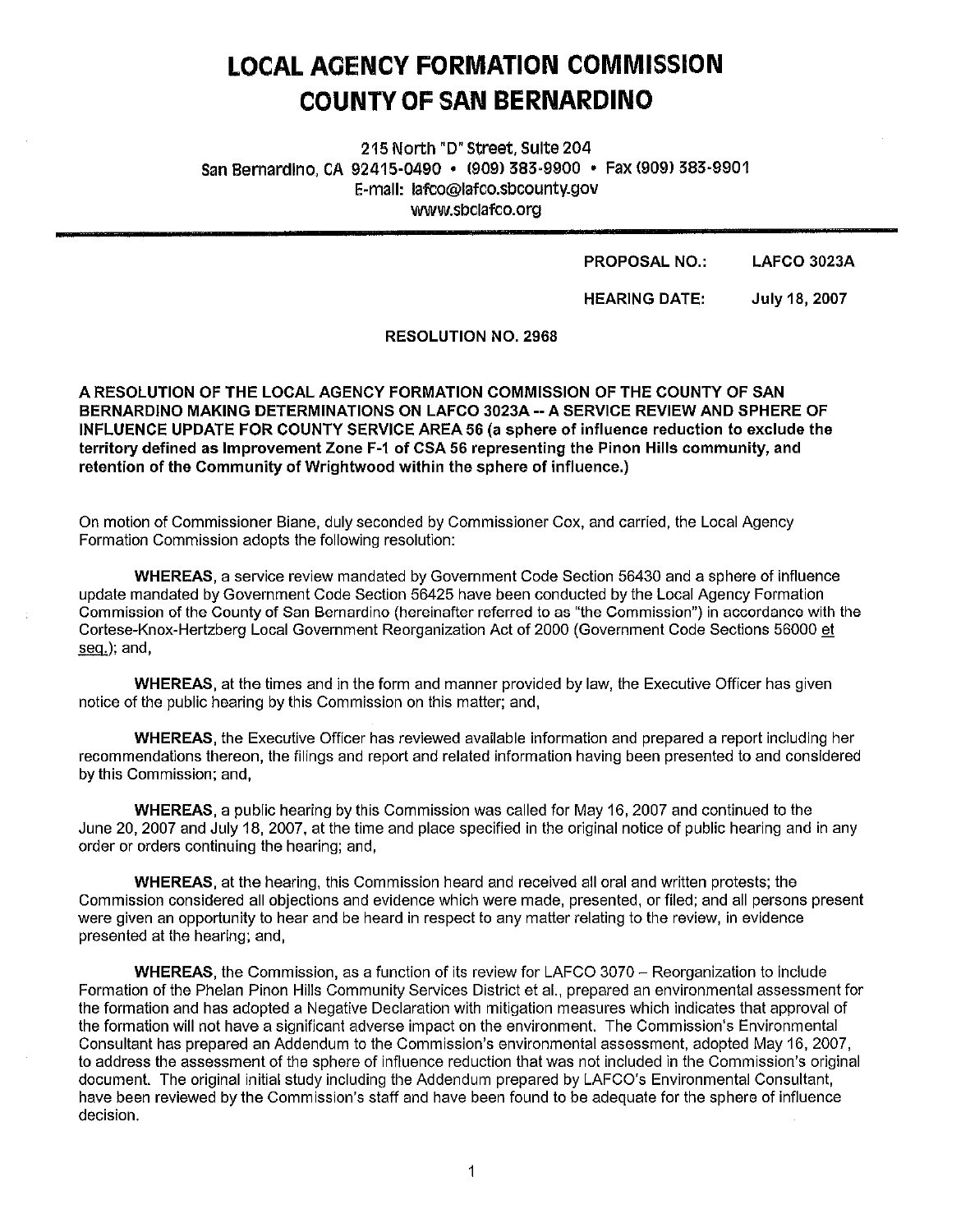**WHEREAS,** the Commission certifies it has reviewed and considered the Negative Declaration and environmental effects as outlined in the original Initial Study and the Addendum prior to reaching a decision on the project and finds the information substantiating the Mitigated Negative Declaration and Addendum adequate for its use in making a decision as a CEQA lead agency. The Commission further finds that it does not intend to adopt alternatives to the project and it does intend to adopt mitigation measures for the project. The Commission hereby adopts the Addendum, as presented by its Environmental Consultant. The Commission notes that this proposal is exempt from Department of Fish and Game Fees because the filing fee was paid by the Commission, as the CEQA Lead Agency, for the prior processing of the Mitigated Negative Declaration for LAFCO 3070. The Commission directs the Clerk to file a Notice of Exemption within five working days of its adoption; and,

**WHEREAS,** based on presently existing evidence, facts, and circumstances filed with the Local Agency Formation Commission and considered by this Commission, it is determined that the sphere of influence for County Service Area 56 shall be reduced to exclude the territory of Improvement Zone F-1 of CSA 56, which reflects the community of Pinon Hills, with the understanding that as a part of the proposal for formation of the Phelan Pinon Hills Community Services District detachment of this agency is contemplated and the designation of the Phelan Pinon Hills Community Services District as the successor agency for the services currently provided by CSA 56 and CSA 56 Improvement Zone F-1; and,

**WHEREAS,** the determinations required by Government Code Section 56430 and local Commission policy are included in the report prepared and submitted to the Commission dated May 5, 2007 and received and filed by the Commission on May 16, 2007, a complete copy of which is on file in the LAFCO office. The following is a synopsis of those determinations:

#### • **Infrastructure Needs and Deficiencies:**

County Service Area 56 was formed September 19, 1966 to serve the Wrightwood community with park and recreation, streetlighting and animal control services. In 1980, the County Board of Supervisors initiated, and LAFCO approved, a reorganization to consolidate the services to the Wrightwood community under a single entity, CSA 56. This action dissolved the Wrightwood Fire Protection District, expanded the services authorized CSA 56, and annexed additional territory.

In 1983 when the Pinon Hills community requested annexation to CSA 56, ii also requested the creation of an improvement district to address their local fire protection services. This request stemmed from concerns regarding the cost of providing fire protection services through CSA 38 and CSA 38 Improvement Zone F, operated at that time by the California Department of Forestry (GDF). CSA 56 is authorized by LAFCO the active function to provide fire protection, ambulance, park and recreation, streetlighting, sewers, and animal control. So for the past twenty plus years, the jurisdiction for the administration of the majority of services received by the Pinon Hills community has been joined with that of the community of Wrightwood.

While the services authorized CSA 56 are many, information provided by the County Special Districts Department indicates it only actively provides fire protection, ambulance, park and recreation and streetlighting at the present time within the Wrightwood community. CSA 56 Zone F-1 is authorized by the County Board of Supervisors to provide fire protection and park and recreation services of those authorized its parent district, CSA 56.

Of concern to LAFCO staff in the processing of LAFCO 3070 forming the Phelan Pinon Hills CSD and detaching the area from CSA 56, is the sustainability of the remaining CSA 56 to provide its range of services following completion of the reorganization. The information provided by the County Special Districts Department identifies that both CSA 56 and CSA 56 Zone F-1 are having difficulty funding ongoing maintenance and operation of park and recreation services through their assigned share of the ad valorem property taxes; therefore, the reduction of the revenue stream would make CSA 56's ability to sustain its services questionable. While it may be argued that the Wrightwood community has received the benefit of this level of funding in error, LAFCO is required to address the existing situation and determine a mechanism to keep CSA 56 in a comparable financial position as a part of the formation process.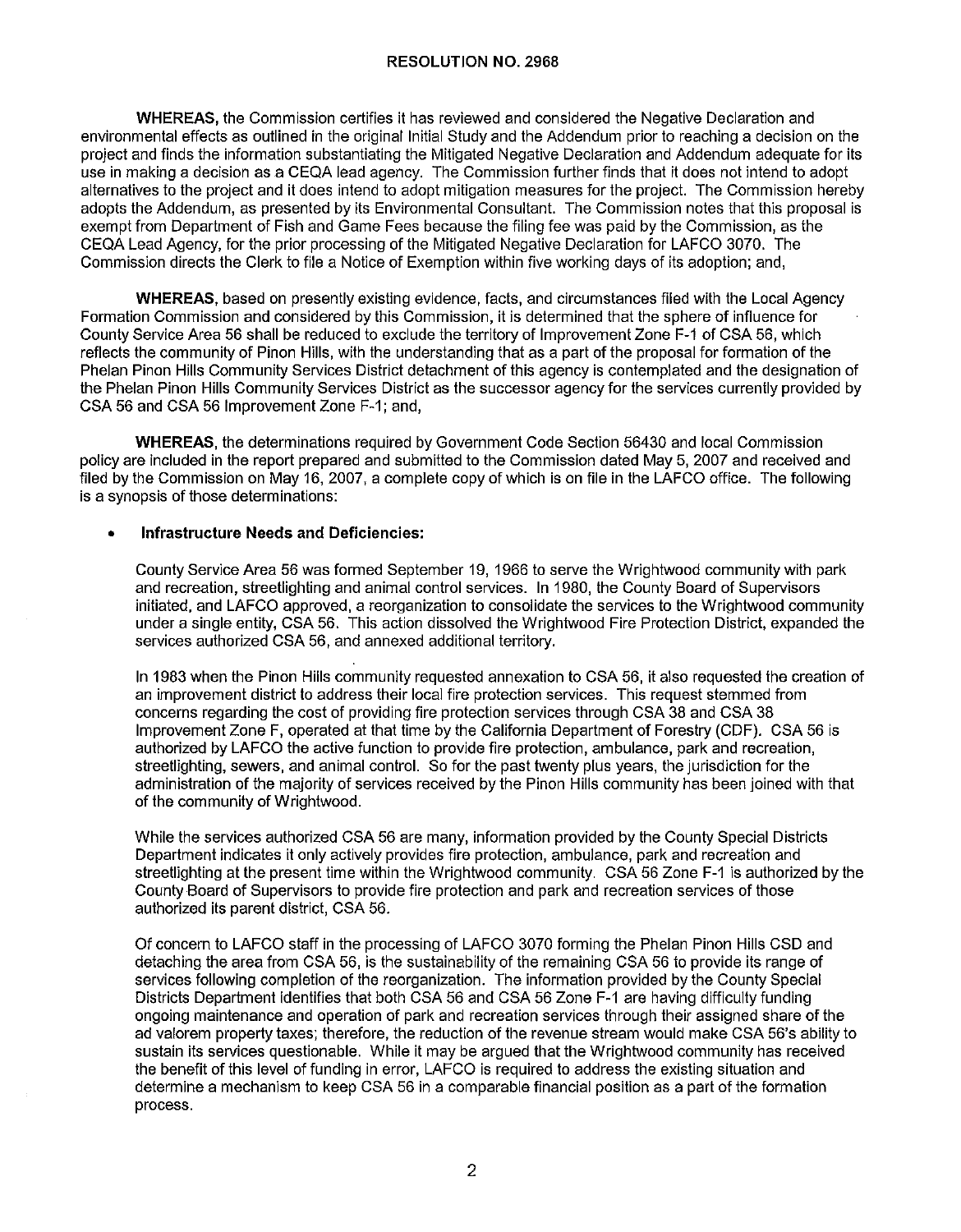## **RESOLUTION NO. 2968**

At the May 16, 2007 hearing, information was provided that indicated that the reduction of the sphere of influence to include only the territory outside the community of Pinon Hills associated with the community of Wrightwood would not be detrimental to the overall function through implementation of the mitigation measures within the Commission's adopted Negative Declaration.

## • **Financing Opportunities and Constraints:**

The ad valorem property tax revenues which are attributable to CSA 56 and CSA 56 F-1 for Fiscal Year 2006-07 are:

| CSA 56          | \$658,417 |
|-----------------|-----------|
| CSA 56 Zone F-1 | \$233,372 |

Pursuant to the existing formula for division of property revenues between fire and other operations, the ad valorem property tax revenues evaluated in this service review are identified as follows:

| CSA 56          | \$59,258 | (91% Fire/9% CSA 56)           |
|-----------------|----------|--------------------------------|
| CSA 56 Zone F-1 | \$42,007 | (82% Fire/18% CSA 56 Zone F-1) |

It was noted in the municipal service review materials that the fire fund currently funds the operation of the streetlights within the Wrightwood community (22 lights as of the date of these materials) which will need to be resolved prior to completion of the County Fire Reorganization. The municipal service review materials identify the need to identify new revenue sources to maintain existing levels of service for park and recreation activities as well as streetlighting. The cost for administration and operation of the District's park and its streetlights exceeds the annual ad valorem property tax revenue of the District.

#### • **Cost Avoidance Opportunities:**

The materials provided identify that the County Special Districts Department, as a mechanism to control costs, has consolidated many of the administrative and technical functions necessary to serve the Boardgoverned districts. The May 5, 2007 staff report identified that CSA 56 and CSA 56 Zone F-1 have no direct employees on their payroll, they pay for an annual Full-time Equivalent (FTE) of the estimated number of positions necessary to serve them, and they pay a proportional cost of the administrative functions of the County Special Districts Department. However, in the interim, it has been learned that CSA 56 Zone F-1 does have an extra-help employee(s) to perform park maintenance functions and to provide for the senior lunch programs in the Districts.

# • **Local Accountability and Governance:**

The Board of Supervisors is the governing body of CSA 56 and CSA 56 Zone F-1. It has instituted a local advisory commission to respond to questions of the community and to advise the Board of Supervisors on areas of interest within the purview of the Districts. The advisory commission for CSA 56 is the Wrightwood Municipal Advisory Council (MAC) and the advisory commission for CSA 56 Zone F-1 is the Pinon Hills MAC. The members of the MAC are appointed to four (4) year fixed terms. Funding for the activities of the MACs is provided through their respective Districts.

## • **Other Governmental Service Options:**

County Special Districts staff in preparing the municipal service review materials indicated that there were no consolidations or other activities available for the operation of CSA 56 or for CSA 56 Zone F-1. However, LAFCO 3070 initiates a reorganization to consolidate CSA 56 Zone F-1 with the other Boardgoverned agencies within the Phelan Pinon Hills communities into a single, independent community services district to achieve local control and a single administrative entity for the community. In addition, the reorganization proposes the detachment of the parent district, CSA 56, from the area, reducing its boundaries to those of the Wrightwood community.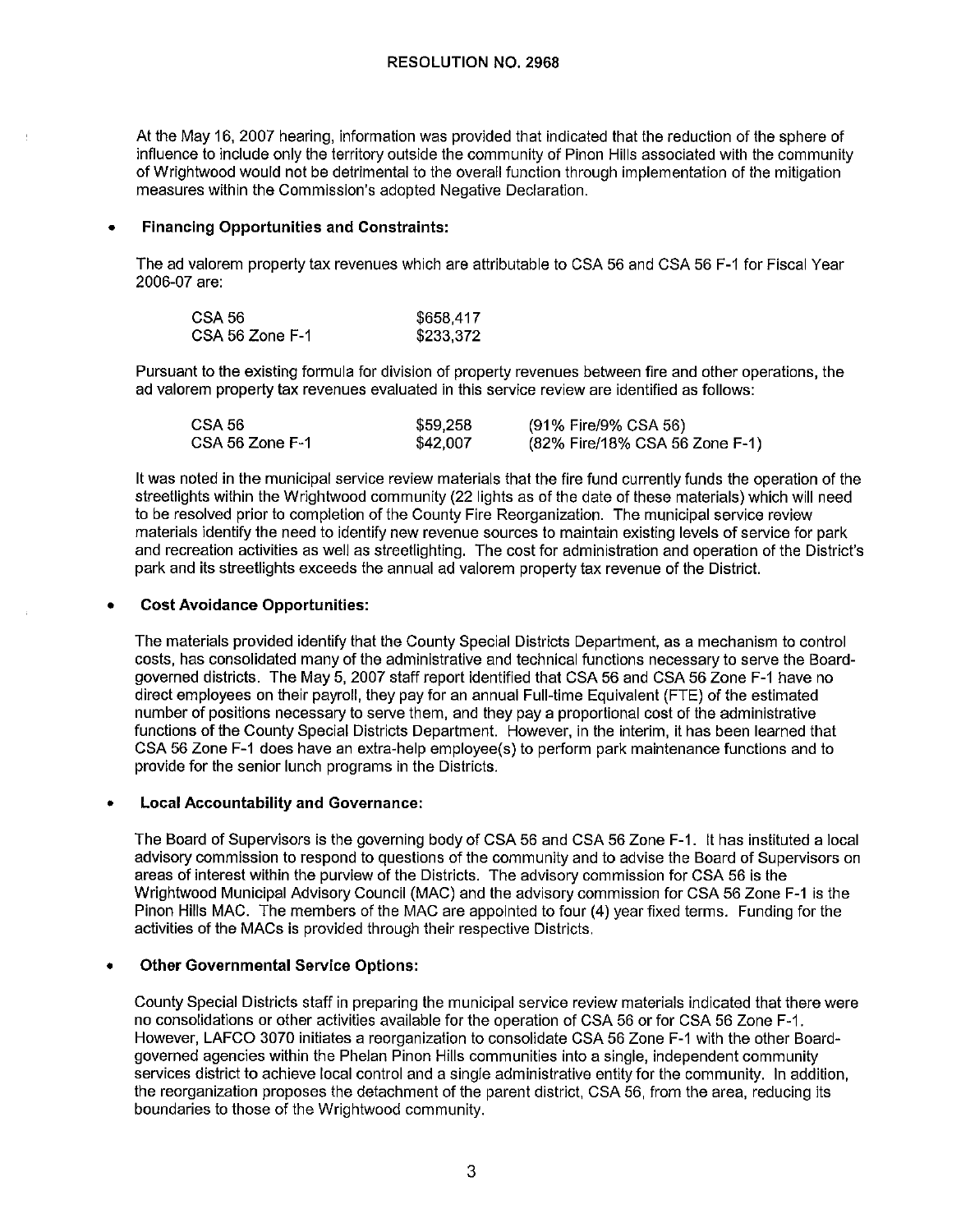Staff found no other factors outlined within Government Code Section 56430 relevant to the municipal service review/sphere of influence update for CSA 56.

**WHEREAS,** the following determinations are made in conformance with Government Code Section 56425 and local Commission policy:

1. Present and Planned Land Uses:

The sphere of influence for County Service Area 56 is proposed for reduction to the community of Wrighlwood, generally defined as that area of the existing sphere of influence outside the boundaries of LAFCO 3070. The proposal will exclude the Pinion Hills Community. CSA 56 is authorized the function/service of animal control; however, this service is not currently provided through CSA 56 within the community. The present and planned land uses within the District are defined through the San Bernardino County General Plan, administered by the County and includes a range of residential, commercial and industrial uses, with large areas available for development.

2. Present and Probable Need for Public Facilities and Services:

There is no long term Master Plan for recreational services for the Wrightwood community. Growth within the community supports the need for additional regional recreation facilities. No other information was provided on park plans within the community. Streetlighting services are dependent upon need as identified by the County Land Use Services Department through consideration of development proposals within the community.

3. Present Capacity of Public Facilities and Adequacy of Public Services:

The Annual Independent Audit for CSA 56 indicates that the District currently expends more resources than it receives in revenues. New revenue sources will need to be identified for the ongoing operation of the District services, park and recreation and streetlighting. There are no development impact fees charged by the County for the acquisition of additional park sites; however, property tax revenues are received by CSA 56 to fund its operations.

4. Social & Economic Communities of Interest:

The residents of the Wrightwood community share social and economic interests within their close-knit mountain community.

- 5. Other Findings:
	- A. Notice of the original hearing was published as required by law in The Sun and the Daily Press, newspapers of general circulation in the area. As required by Slate law and Commission policy an  $1/8<sup>th</sup>$  page legal ad was provided for this consideration.
	- B. Comments from landowners and any affected local agency have been reviewed and considered by the Commission in making its determination; and,

**WHEREAS,** pursuant to the provisions of Government Code Section 56425(h) the range of services provided by County Service Area 56 shall be limited to the following:

| <b>CSA 56 (Wrightwood/Pinon Streetlighting</b><br>Hills) |                     | Streetlighting      |
|----------------------------------------------------------|---------------------|---------------------|
|                                                          | Park and Recreation | Park and recreation |

Sewer

Sewer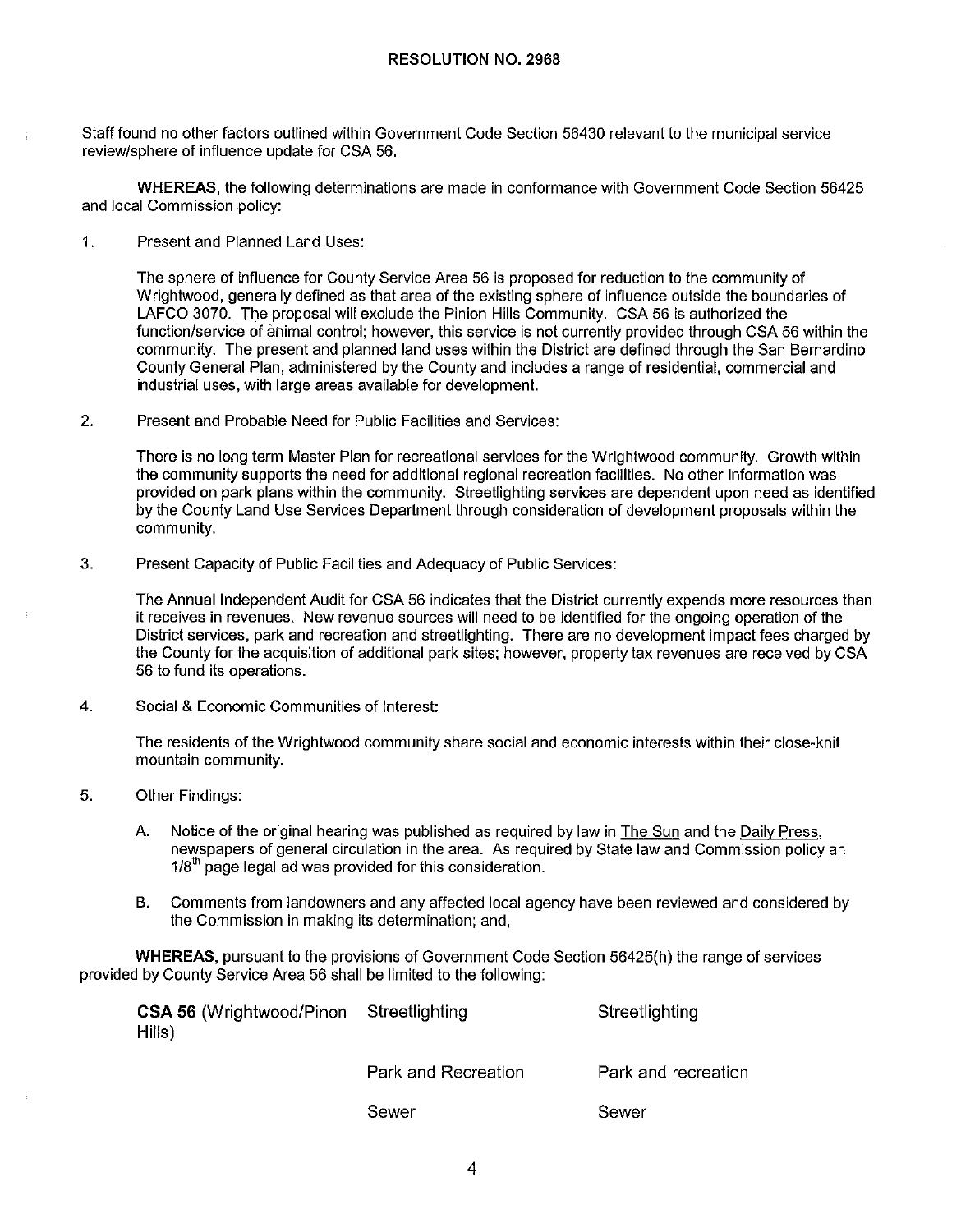**Fire Protection** Protection, prevention

Ambulance Ambulance service

and such range of services shall not be changed unless approved by this Commission; and,

WHEREAS, having reviewed and considered the findings as outlined above, the Commission determines that the sphere of influence for County Service Area 56 should be reduced to exclude the territory defined as the Pinon Hills Community, the territory of Improvement Zone F-1 of CSA 56, proposed for inclusion in the new Phelan Pinon Hills Community Services District, signaling the Commission's position that the District should be defined as the Community of Wrightwood.

NOW, THEREFORE, BE IT RESOLVED by the Local Agency Formation Commission of the County of San Bernardino, State of California, that this Commission shall consider the sphere of influence for County Service Area 56 to include the territory identified as the community of Wrightwood, it being fully understood that establishment of such a sphere of influence is a policy declaration of this Commission based on existing facts and circumstances which, although not readily changed, may be subject to review and change in the event a future significant change of circumstances so warrants.

BE IT FURTHER RESOLVED that the Local Agency Formation Commission of the County of San Bernardino, State of California, does hereby determine that County Service Area 56 shall indemnify, defend, and hold harmless the Local Agency Formation Commission of the County of San Bernardino from any legal expense, legal action, or judgment arising out of the Commission's designation of the reduced sphere of influence, including any reimbursement of legal fees and costs incurred by the Commission.

THIS ACTION APPROVED AND ADOPTED by the Local Agency Formation Commission of the County of San Bernardino by the following vote:

AYES: COMMISSIONERS: Cox, Pearson, Hansberger, Nuaimi, Colven, Biane, McCallon

NOES: COMMISSIONERS: None

ABSENT: COMMISSIONERS: None

**STATE OF CALIFORNIA** 

**COUNTY OF SAN BERNARDINO** 

I, KATHLEEN ROLLINGS-McDONALD, Executive Officer of the Local Agency Formation Commission of the County of San Bernardino, California, do hereby certify this record to be a full, true, and correct copy of the action taken by said Commission, by vote of the members present, as the same appears in the Official Minutes of said Commission at its meeting of July 18, 2007.

)  $)$  ss.

١

DATED: July 19, 2007

KATHLEEN ROLLINGS-McDONALD **Executive Officer**